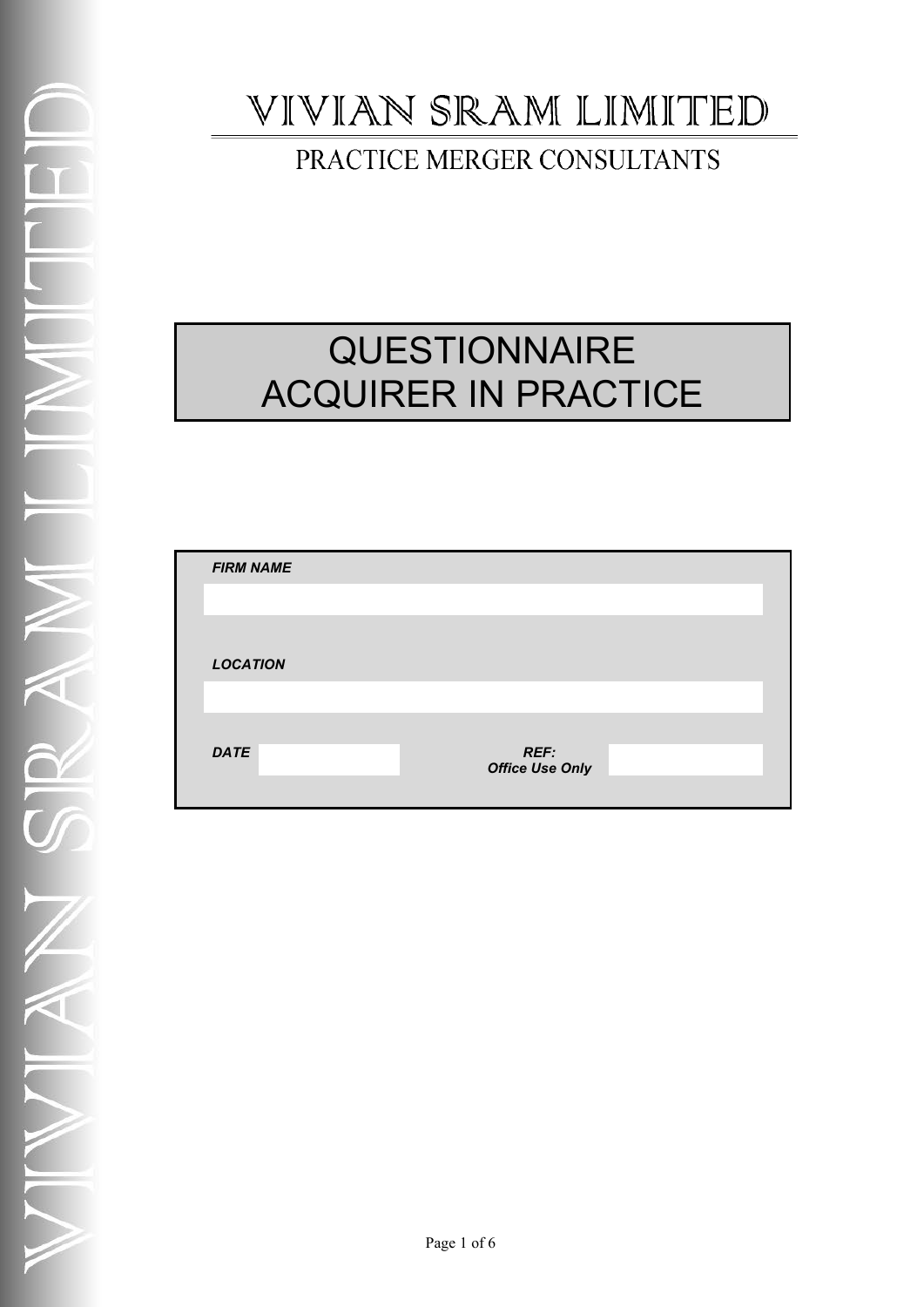#### **SECTION I - CONTACT INFORMATION**

| CONTACT NAME           | CONTACT POSITION   |
|------------------------|--------------------|
|                        |                    |
| CORRESPONDENCE ADDRESS | <b>WORK TEL:</b>   |
|                        |                    |
|                        | <b>MOBILE TEL:</b> |
|                        |                    |
|                        | <b>HOME TEL:</b>   |
|                        |                    |
|                        | FAX:               |
|                        |                    |
|                        | $E$ -MAIL:         |
|                        |                    |
|                        |                    |

#### **SECTION II - GENERAL INFORMATION**

| <b>AGE OF PRACTICE</b>                                                     |  |
|----------------------------------------------------------------------------|--|
| ANY ASSOCIATIONS WITH OTHER FIRMS                                          |  |
| <b>DETAILS OF ASSOCIATIONS</b>                                             |  |
| DATE OF YEAR END                                                           |  |
| ARE YOU REGISTERED FOR AUDIT                                               |  |
| ARE YOU AUTHORISED FOR INVESTMENT<br><b>BUSINESS/CATEGORY</b>              |  |
| IF YOUR TURNOVER IS BELOW THE VAT<br>THRESHOLD ARE YOU REGISTERED FOR VAT? |  |
| PROFESSIONAL INDEMNITY INSURANCE (Y/N)                                     |  |
| ANY CLAIMS PENDING UNDER ABOVE                                             |  |
| DATE OF LAST QAD VISIT                                                     |  |
| RESULT OF LAST QAD VISIT                                                   |  |
|                                                                            |  |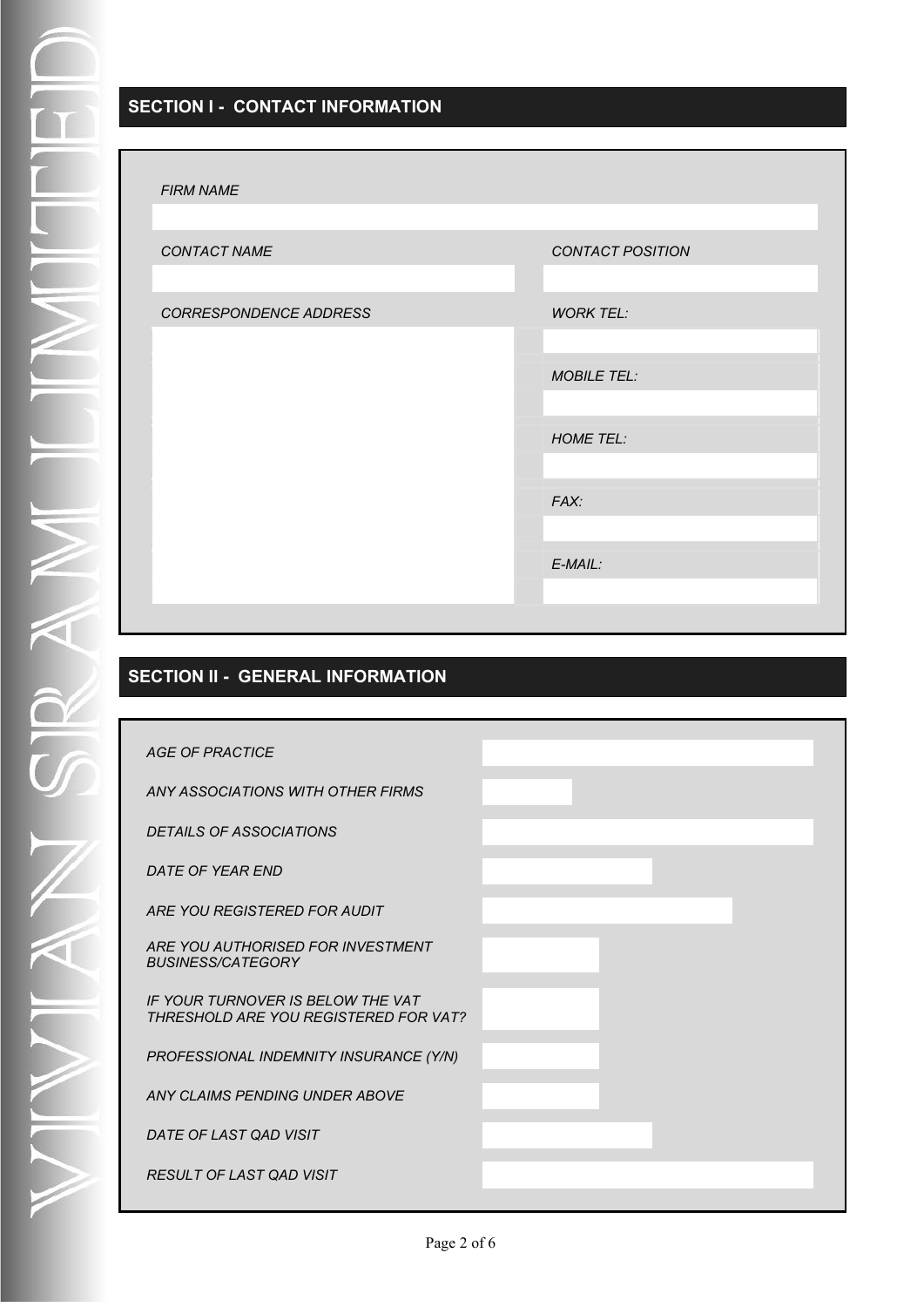#### **SECTION III - PARTNERS**

| <b>NAME</b><br>QUALIFICATIONS<br><b>SPECIALISMS</b> | AGE            |
|-----------------------------------------------------|----------------|
|                                                     |                |
| <b>NAME</b>                                         | $\mathit{AGE}$ |
| <b>QUALIFICATIONS</b><br><b>SPECIALISMS</b>         |                |
|                                                     |                |
| <b>NAME</b>                                         | $\mathit{AGE}$ |
| <b>QUALIFICATIONS</b>                               |                |
| <b>SPECIALISMS</b>                                  |                |
|                                                     |                |
|                                                     |                |
| <b>NAME</b>                                         | $\mathit{AGE}$ |
| QUALIFICATIONS                                      |                |
| <b>SPECIALISMS</b>                                  |                |
|                                                     |                |
| <b>NAME</b>                                         | AGE            |
| <b>QUALIFICATIONS</b>                               |                |
| <b>SPECIALISMS</b>                                  |                |
|                                                     |                |
| <b>NAME</b>                                         | $\mathit{AGE}$ |
| <b>QUALIFICATIONS</b>                               |                |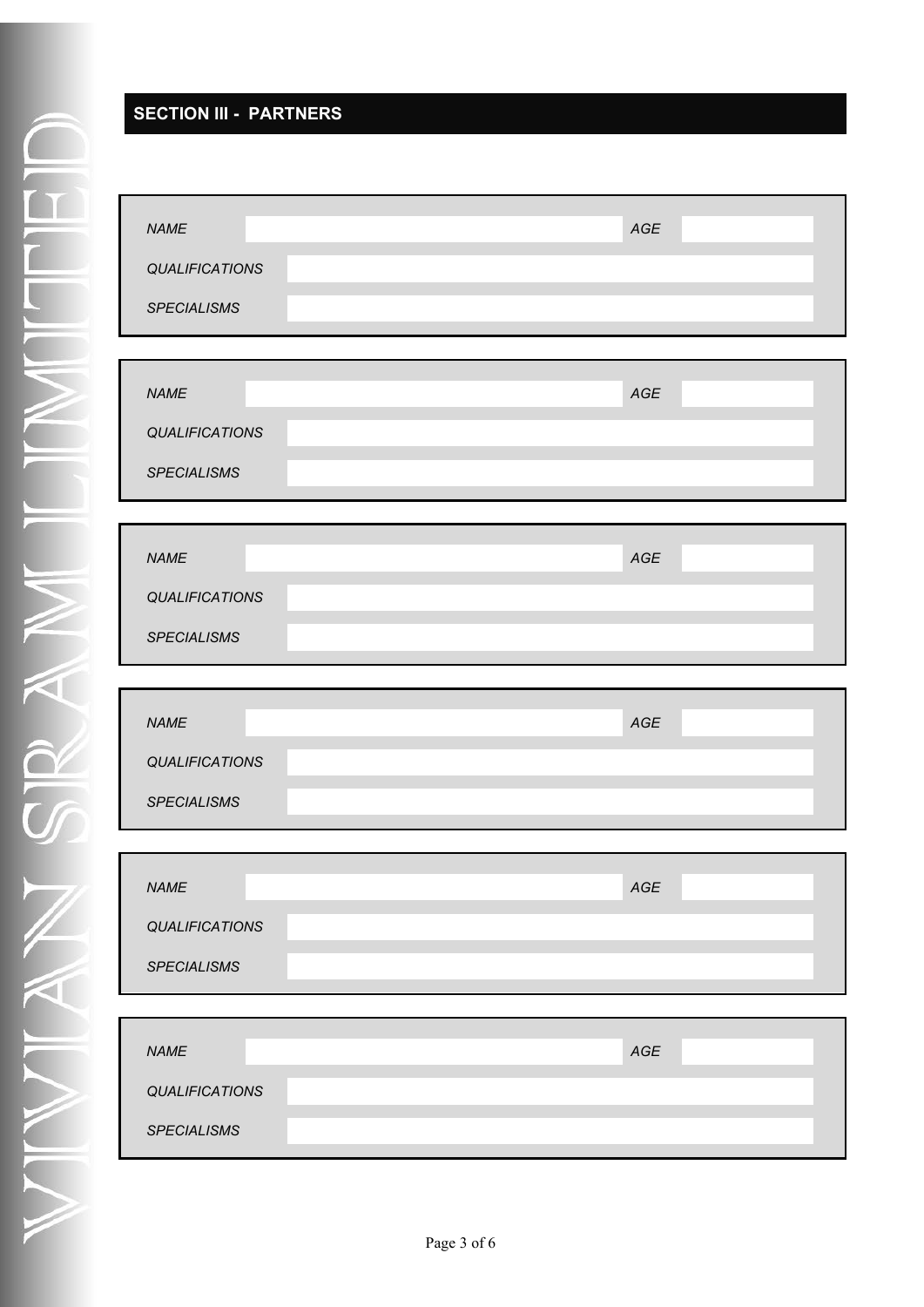#### **SECTION IV - CLIENT INFORMATION**

| <b>TURNOVER</b>                        |              |                    |  |
|----------------------------------------|--------------|--------------------|--|
|                                        |              |                    |  |
| <b>NUMBER OF CLIENTS</b>               |              |                    |  |
|                                        |              |                    |  |
| <b>AVERAGE FEE</b>                     | SMALLEST FEE | <b>LARGEST FEE</b> |  |
|                                        |              |                    |  |
| LOCALITY/RADIUS OF OFFICE              |              |                    |  |
|                                        |              |                    |  |
|                                        |              |                    |  |
| DOES THE PRACTICE HAVE A PREPONDERANCE |              |                    |  |
| OF ANY PARTICULAR CLIENT TYPE          |              |                    |  |
|                                        |              |                    |  |
|                                        |              |                    |  |

#### **SECTION V - OFFICE DETAILS**

| <b>LOCATIONS</b>                          |
|-------------------------------------------|
| ARE THE OFFICES LEASED OR OWNED           |
| IF OWNED DETAILS OF OWNERSHIP             |
| <b>IF LEASED:</b>                         |
| HOW LONG IS THE LEASE/ANY BREAK CLAUSE    |
| <b>WHAT IS THE TOTAL COST P.A.</b>        |
| <b>HOW MANY SQUARE FEET</b>               |
| HOW MANY MORE STAFF COULD YOU ACCOMMODATE |

#### **SECTION VI - DAY TO DAY RUNNING**

| WHAT SOFTWARE DOES THE PRACTICE USE FOR: |                 |
|------------------------------------------|-----------------|
| AUDIT/ACCOUNTS                           |                 |
| <b>TAX</b>                               |                 |
| OTHER (SPECIFY)                          |                 |
| AVERAGE PARTNER CHARGE-OUT RATES         |                 |
| AVERAGE WORK IN PROGRESS                 | AVERAGE DEBTORS |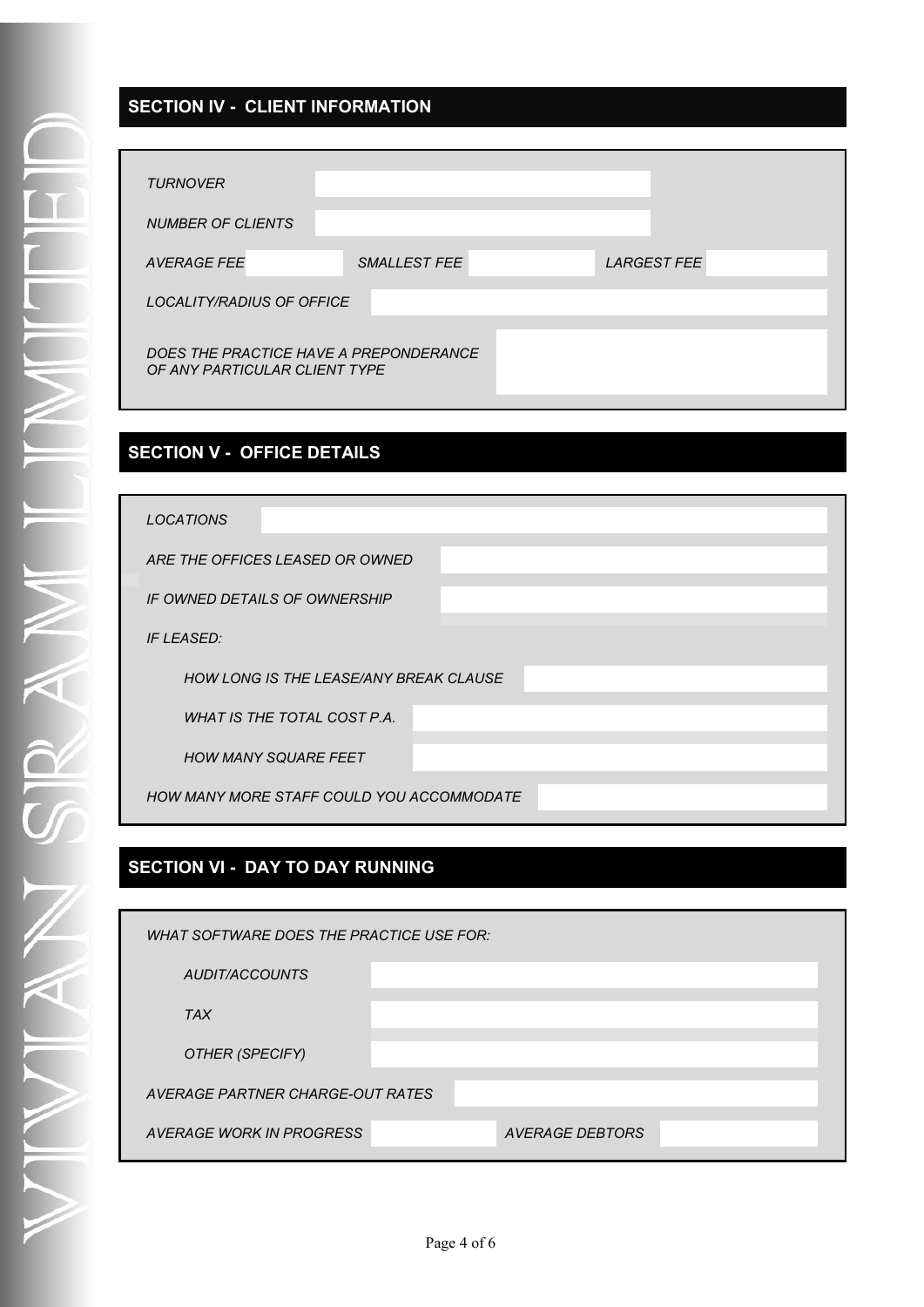#### **SECTION VII - STAFF**

| No.<br><b>JOB TITLE/DESCRIPTION</b><br><b>QUALIFICATIONS</b> |
|--------------------------------------------------------------|
|                                                              |
|                                                              |
|                                                              |
|                                                              |
|                                                              |

|     | <b>PART TIME</b>             |                       |
|-----|------------------------------|-----------------------|
| No. | <b>JOB TITLE/DESCRIPTION</b> | <b>QUALIFICATIONS</b> |
|     |                              |                       |
|     |                              |                       |
|     |                              |                       |
|     |                              |                       |
|     |                              |                       |

### *SUBCONTRACTORS*

#### *No. JOB TITLE/DESCRIPTION QUALIFICATIONS*

| <b>CONSULTANTS</b> |
|--------------------|
|--------------------|